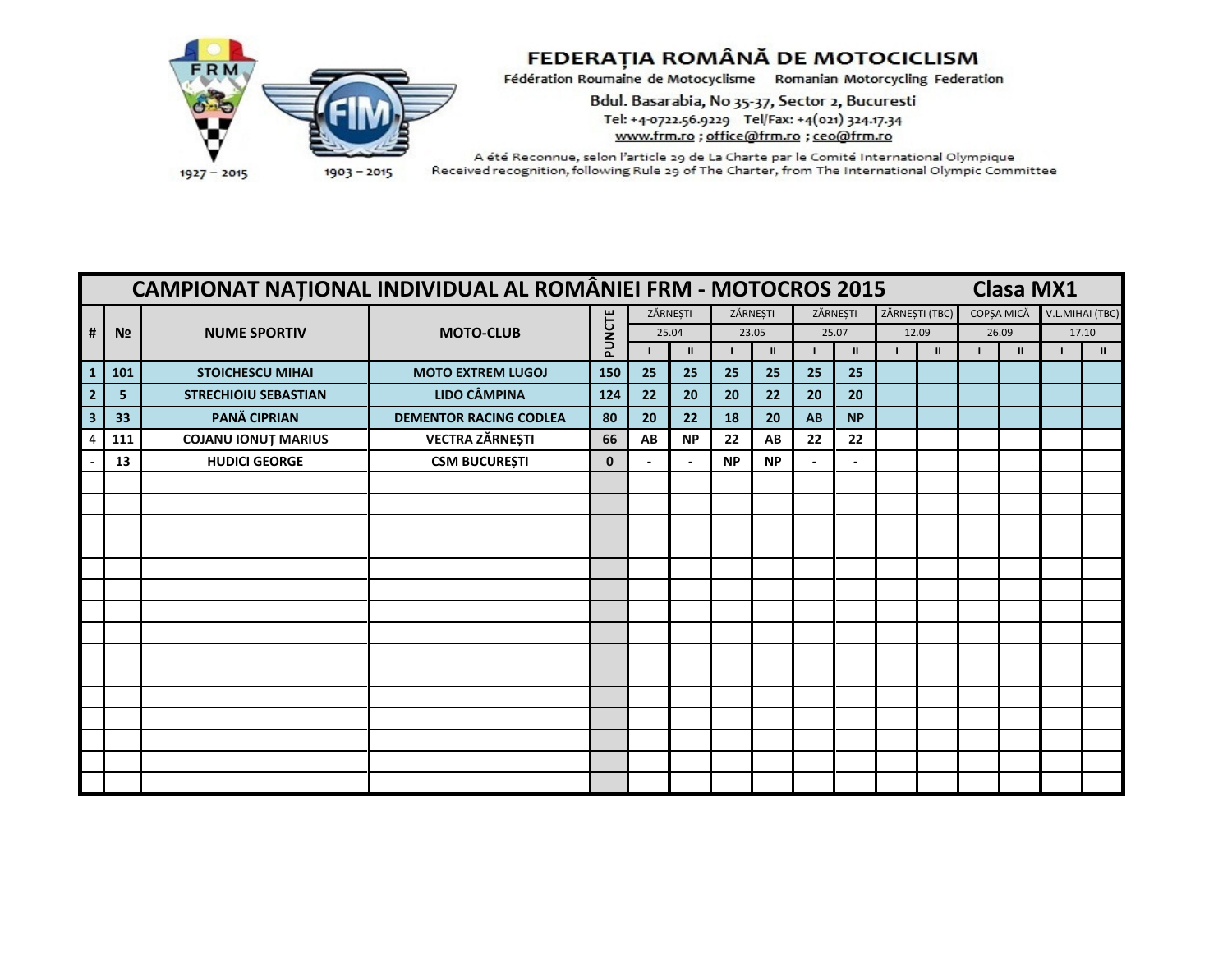

Bdul. Basarabia, No 35-37, Sector 2, Bucuresti Tel: +4-0722.56.9229 Tel/Fax: +4(021) 324.17.34 www.frm.ro ; office@frm.ro ; ceo@frm.ro

|                         |                | <b>CAMPIONAT NAȚIONAL INDIVIDUAL AL ROMÂNIEI FRM - MOTOCROS 2015</b> |                             |        |          |              |    |               |                |                          |                |            | <b>Clasa MX2</b> |                 |
|-------------------------|----------------|----------------------------------------------------------------------|-----------------------------|--------|----------|--------------|----|---------------|----------------|--------------------------|----------------|------------|------------------|-----------------|
|                         |                |                                                                      |                             |        | ZĂRNEȘTI |              |    | ZĂRNEȘTI      | ZĂRNEȘTI       |                          | ZĂRNEȘTI (TBC) | COPȘA MICĂ |                  | V.L.MIHAI (TBC) |
| #                       | N <sub>2</sub> | <b>NUME SPORTIV</b>                                                  | <b>MOTO-CLUB</b>            | PUNCTE |          | 25.04        |    | 23.05         |                | 25.07                    | 12.09          | 26.09      |                  | 17.10           |
|                         |                |                                                                      |                             |        |          | $\mathbf{H}$ |    | $\mathbf{II}$ |                | $\mathbf{II}$            | $\mathbf{I}$   |            | $\mathbf{u}$     | $\mathbf{H}$    |
| $\mathbf{1}$            | 72             | <b>BALASZ ISTVAN</b>                                                 | <b>STEAUA GTH BUCUREȘTI</b> | 142    | 25       | 25           | 22 | 20            | 25             | 25                       |                |            |                  |                 |
| $\overline{2}$          | 4              | <b>FILIP ANDREI</b>                                                  | <b>JITSU ZĂRNEȘTI</b>       | 108    | 22       | 22           | 20 | 22            | AB             | 22                       |                |            |                  |                 |
| $\overline{\mathbf{3}}$ | 30             | <b>KANTOR CATALIN</b>                                                | <b>JITSU ZĂRNEȘTI</b>       | 76     | 20       | 20           | 18 | 18            | $\overline{a}$ | $\overline{\phantom{a}}$ |                |            |                  |                 |
|                         | 12             | <b>CĂBĂL GEORGE</b>                                                  | <b>VECTRA ZĂRNEȘTI</b>      | 50     |          |              | 25 | 25            |                | $\overline{\phantom{a}}$ |                |            |                  |                 |
|                         |                |                                                                      |                             |        |          |              |    |               |                |                          |                |            |                  |                 |
|                         |                |                                                                      |                             |        |          |              |    |               |                |                          |                |            |                  |                 |
|                         |                |                                                                      |                             |        |          |              |    |               |                |                          |                |            |                  |                 |
|                         |                |                                                                      |                             |        |          |              |    |               |                |                          |                |            |                  |                 |
|                         |                |                                                                      |                             |        |          |              |    |               |                |                          |                |            |                  |                 |
|                         |                |                                                                      |                             |        |          |              |    |               |                |                          |                |            |                  |                 |
|                         |                |                                                                      |                             |        |          |              |    |               |                |                          |                |            |                  |                 |
|                         |                |                                                                      |                             |        |          |              |    |               |                |                          |                |            |                  |                 |
|                         |                |                                                                      |                             |        |          |              |    |               |                |                          |                |            |                  |                 |
|                         |                |                                                                      |                             |        |          |              |    |               |                |                          |                |            |                  |                 |
|                         |                |                                                                      |                             |        |          |              |    |               |                |                          |                |            |                  |                 |
|                         |                |                                                                      |                             |        |          |              |    |               |                |                          |                |            |                  |                 |
|                         |                |                                                                      |                             |        |          |              |    |               |                |                          |                |            |                  |                 |
|                         |                |                                                                      |                             |        |          |              |    |               |                |                          |                |            |                  |                 |
|                         |                |                                                                      |                             |        |          |              |    |               |                |                          |                |            |                  |                 |
|                         |                |                                                                      |                             |        |          |              |    |               |                |                          |                |            |                  |                 |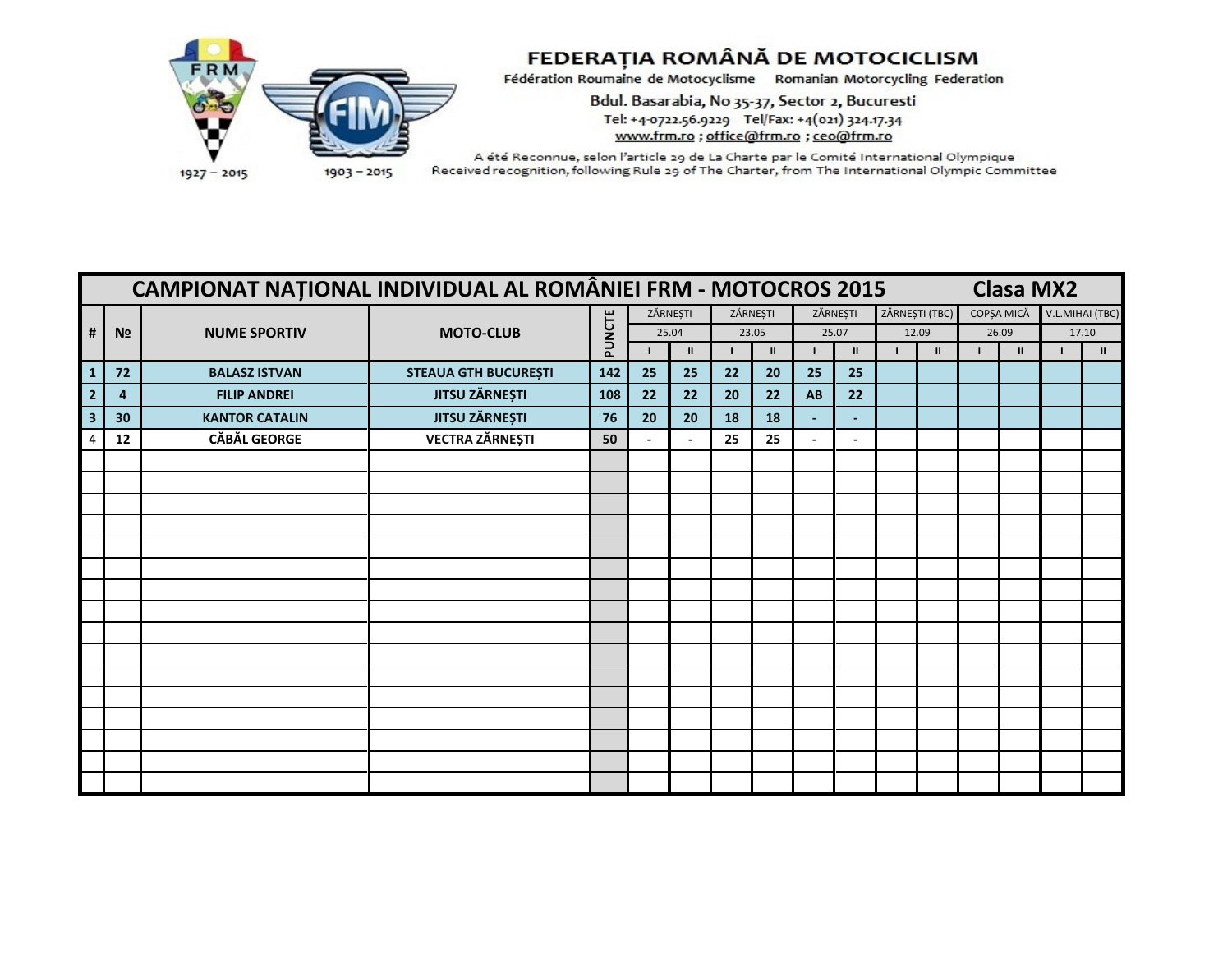

## FEDERAȚIA ROMÂNĂ DE MOTOCICLISM

Fédération Roumaine de Motocyclisme Romanian Motorcycling Federation

Bdul. Basarabia, No 35-37, Sector 2, Bucuresti Tel: +4-0722.56.9229 Tel/Fax: +4(021) 324.17.34 www.frm.ro ; office@frm.ro ; ceo@frm.ro

|   |                | <b>CAMPIONAT NATIONAL INDIVIDUAL AL ROMÂNIEI FRM - MOTOCROS 2015</b> |                                 |        |    |               |          |               |          |              |                |               |            | <b>Clasa MX2 Juniori</b> |                 |              |
|---|----------------|----------------------------------------------------------------------|---------------------------------|--------|----|---------------|----------|---------------|----------|--------------|----------------|---------------|------------|--------------------------|-----------------|--------------|
|   |                |                                                                      |                                 |        |    | ZĂRNEȘTI      | ZĂRNEȘTI |               | ZĂRNEȘTI |              | ZĂRNEȘTI (TBC) |               | COPȘA MICĂ |                          | V.L.MIHAI (TBC) |              |
| # | N <sub>2</sub> | <b>NUME SPORTIV</b>                                                  | <b>MOTO-CLUB</b>                | PUNCTE |    | 25.04         | 23.05    |               | 25.07    |              | 12.09          |               |            | 26.09                    | 17.10           |              |
|   |                |                                                                      |                                 |        |    | $\mathbf{II}$ |          | $\mathbf{II}$ |          | $\mathbf{I}$ |                | $\mathbf{II}$ |            | $\mathbf{II}$            |                 | $\mathbf{u}$ |
|   | 70             | <b>GRĂDINARU ALEXANDRU</b>                                           | <b>CSM BUCUREȘTI</b>            | 144    | 25 | 25            | 22       | 22            | 25       | 25           |                |               |            |                          |                 |              |
|   | 92             | <b>IOSIF PETRU</b>                                                   | <b>VECTRA ZĂRNEȘTI</b>          | 128    | 22 | 22            | 20       | 20            | 22       | 22           |                |               |            |                          |                 |              |
|   | 18             | <b>POP DENIS CLAUDIU</b>                                             | <b>STEAUA GT BUCUREȘTI</b>      | 110    | 18 | 18            | 16       | 18            | 20       | 20           |                |               |            |                          |                 |              |
|   | 41             | <b>TOMPA ROBERT KRISZTIAN</b>                                        | <b>SUGAȘ SFÂNTU GHEORGHE</b>    | 50     |    |               | 25       | 25            |          |              |                |               |            |                          |                 |              |
|   | 100            | <b>BLAGA BOTOND</b>                                                  | <b>SUGAȘ SFÂNTU GHEORGHE</b>    | 38     | 20 | AB            | 18       | AB            |          |              |                |               |            |                          |                 |              |
|   | 248            | <b>CRISTESCU ANDREI MARIUS</b>                                       | MOTO BIKE SHOP TIMIȘOARA        | 36     | 16 | 20            |          |               |          |              |                |               |            |                          |                 |              |
|   | 16             | <b>NEFERU DENNIS</b>                                                 | <b>MOTO BIKE SHOP TIMIȘOARA</b> | 31     | 15 | 16            |          |               |          |              |                |               |            |                          |                 |              |
|   |                |                                                                      |                                 |        |    |               |          |               |          |              |                |               |            |                          |                 |              |
|   |                |                                                                      |                                 |        |    |               |          |               |          |              |                |               |            |                          |                 |              |
|   |                |                                                                      |                                 |        |    |               |          |               |          |              |                |               |            |                          |                 |              |
|   |                |                                                                      |                                 |        |    |               |          |               |          |              |                |               |            |                          |                 |              |
|   |                |                                                                      |                                 |        |    |               |          |               |          |              |                |               |            |                          |                 |              |
|   |                |                                                                      |                                 |        |    |               |          |               |          |              |                |               |            |                          |                 |              |
|   |                |                                                                      |                                 |        |    |               |          |               |          |              |                |               |            |                          |                 |              |
|   |                |                                                                      |                                 |        |    |               |          |               |          |              |                |               |            |                          |                 |              |
|   |                |                                                                      |                                 |        |    |               |          |               |          |              |                |               |            |                          |                 |              |
|   |                |                                                                      |                                 |        |    |               |          |               |          |              |                |               |            |                          |                 |              |
|   |                |                                                                      |                                 |        |    |               |          |               |          |              |                |               |            |                          |                 |              |
|   |                |                                                                      |                                 |        |    |               |          |               |          |              |                |               |            |                          |                 |              |
|   |                |                                                                      |                                 |        |    |               |          |               |          |              |                |               |            |                          |                 |              |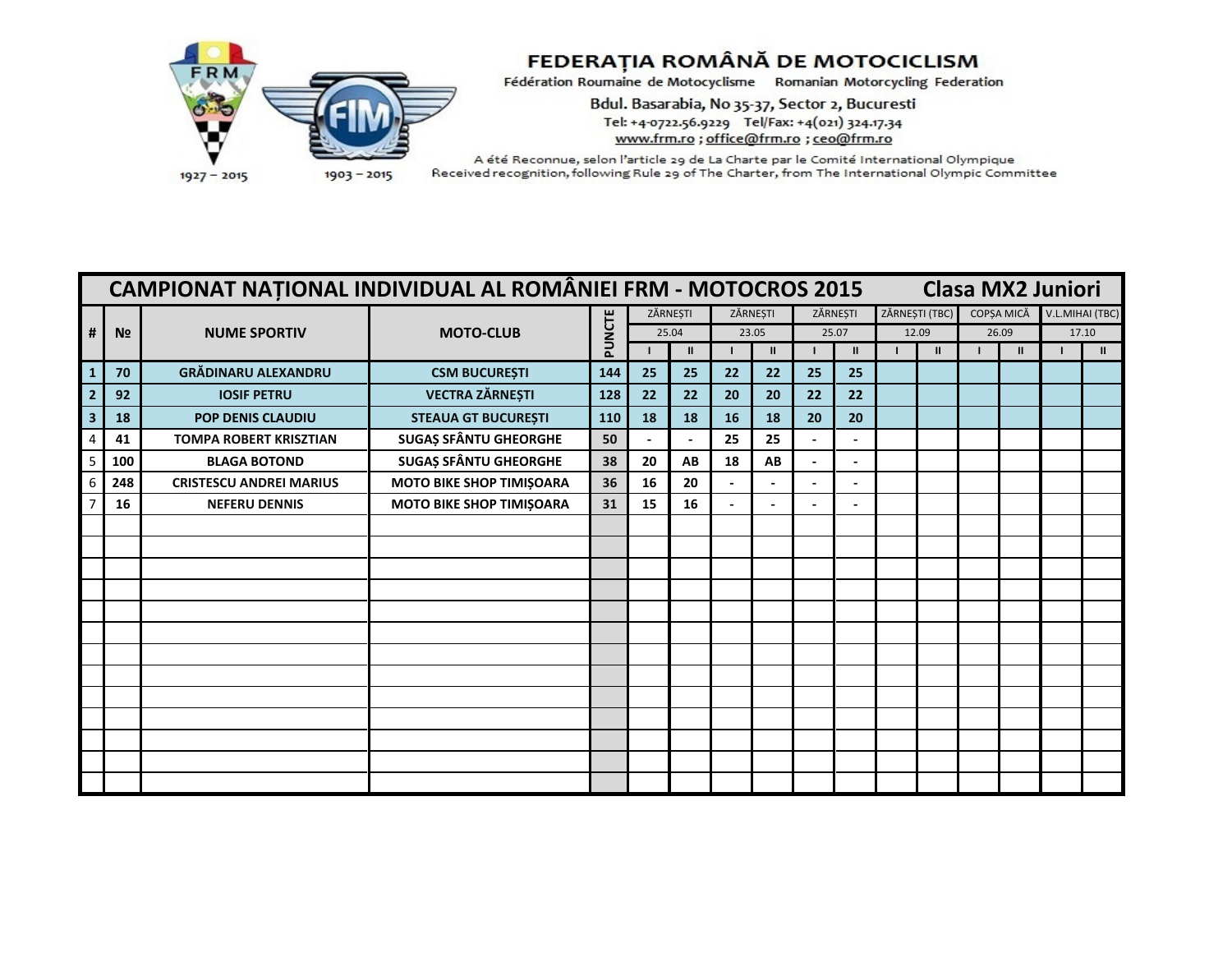

Bdul. Basarabia, No 35-37, Sector 2, Bucuresti Tel: +4-0722.56.9229 Tel/Fax: +4(021) 324.17.34 www.frm.ro ; office@frm.ro ; ceo@frm.ro

|    |                | <b>CAMPIONAT NATIONAL INDIVIDUAL AL ROMÂNIEI FRM - MOTOCROS 2015</b> |                                 |        |    |              |    |              |          |               |                |            |       | Clasa 50 cc |                 |
|----|----------------|----------------------------------------------------------------------|---------------------------------|--------|----|--------------|----|--------------|----------|---------------|----------------|------------|-------|-------------|-----------------|
|    |                |                                                                      |                                 |        |    | ZĂRNESTI     |    | ZĂRNESTI     | ZĂRNESTI |               | ZĂRNEȘTI (TBC) | COPSA MICĂ |       |             | V.L.MIHAI (TBC) |
| #  | N <sub>2</sub> | <b>NUME SPORTIV</b>                                                  | <b>MOTO-CLUB</b>                | PUNCTE |    | 25.04        |    | 23.05        | 25.07    |               | 12.09          |            | 26.09 |             | 17.10           |
|    |                |                                                                      |                                 |        |    | $\mathbf{u}$ |    | $\mathbf{I}$ |          | $\mathbf{II}$ | $\mathbf{II}$  |            |       |             | $\mathbf{II}$   |
|    | 22             | <b>CHIUJDEA IOAN</b>                                                 | <b>JITSU ZĂRNEȘTI</b>           | 138    | 18 | 20           | 25 | 25           | 25       | 25            |                |            |       |             |                 |
|    | 20             | PASCOTĂ IONEL PATRICK                                                | PASCOTĂ IOAN ILIE TIMIȘOARA     | 133    | 22 | 25           | 22 | 22           | 22       | 20            |                |            |       |             |                 |
|    | 6              | <b>TEODORESCU RĂZVAN GABRIEL</b>                                     | <b>DEMENTOR RACING CODLEA</b>   | 116    | 25 | 22           | 20 | 18           | 15       | 16            |                |            |       |             |                 |
|    | 9              | <b>PRIDON THEODOR VASILE</b>                                         | <b>STEAUA GTH BUCURESTI</b>     | 108    | 20 | 18           | 16 | 20           | 16       | 18            |                |            |       |             |                 |
| 5  | 201            | NICULESCU DARIUS ALEXANDRU                                           | <b>MOTO BIKE SHOP TIMIŞOARA</b> | 105    | 16 | 16           | 18 | 13           | 20       | 22            |                |            |       |             |                 |
|    | 222            | <b>COJANU MAYA ELENA</b>                                             | JITSU ZĂRNEȘTI                  | 91     | 15 | 15           | 15 | 14           | 18       | 14            |                |            |       |             |                 |
|    | 77             | <b>BARTHA MILAN</b>                                                  | <b>STEAUA GTH BUCUREȘTI</b>     | 81     | 11 | 12           | 14 | 15           | 14       | 15            |                |            |       |             |                 |
|    | 10             | <b>SZABO NEAMTU ALEXANDRU</b>                                        | <b>STEAUA GTH BUCURESTI</b>     | 77     | 13 | 13           | 13 | 12           | 13       | 13            |                |            |       |             |                 |
|    | 17             | <b>NICULESCU DAVID</b>                                               | TAIFUN RACING TIMIȘOARA         | 62     | 10 | 10           | 9  | 9            | 12       | 12            |                |            |       |             |                 |
| 10 | $\overline{7}$ | <b>BUTUZA VLAD</b>                                                   | <b>VECTRA ZĂRNEȘTI</b>          | 56     | 14 | 14           | 12 | 16           |          |               |                |            |       |             |                 |
|    | 19             | <b>BUTUZA HORIA</b>                                                  | <b>VECTRA ZĂRNEȘTI</b>          | 43     | 12 | 11           | 10 | 10           |          |               |                |            |       |             |                 |
|    | 31             | <b>BOGATI ARTHUR EDUARD</b>                                          | <b>STEAUA GTH BUCURESTI</b>     | 22     |    |              | 11 | 11           |          |               |                |            |       |             |                 |
|    |                |                                                                      |                                 |        |    |              |    |              |          |               |                |            |       |             |                 |
|    |                |                                                                      |                                 |        |    |              |    |              |          |               |                |            |       |             |                 |
|    |                |                                                                      |                                 |        |    |              |    |              |          |               |                |            |       |             |                 |
|    |                |                                                                      |                                 |        |    |              |    |              |          |               |                |            |       |             |                 |
|    |                |                                                                      |                                 |        |    |              |    |              |          |               |                |            |       |             |                 |
|    |                |                                                                      |                                 |        |    |              |    |              |          |               |                |            |       |             |                 |
|    |                |                                                                      |                                 |        |    |              |    |              |          |               |                |            |       |             |                 |
|    |                |                                                                      |                                 |        |    |              |    |              |          |               |                |            |       |             |                 |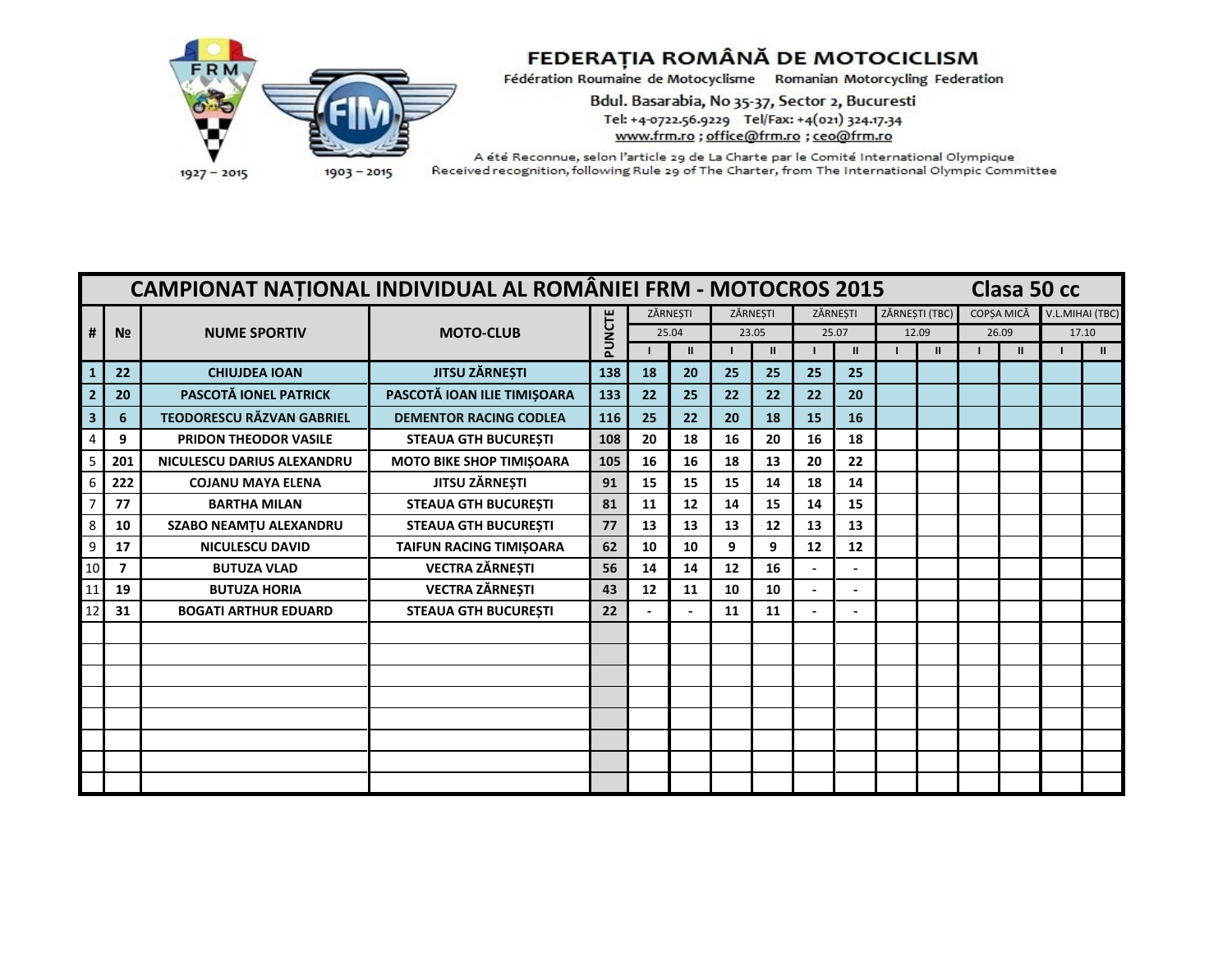

Bdul. Basarabia, No 35-37, Sector 2, Bucuresti Tel: +4-0722.56.9229 Tel/Fax: +4(021) 324.17.34 www.frm.ro ; office@frm.ro ; ceo@frm.ro

|   |                | <b>CAMPIONAT NATIONAL INDIVIDUAL AL ROMÂNIEI FRM - MOTOCROS 2015</b> |                               |              |           |              |                |                |                          |                              |                |            |       | Clasa 65 cc |                 |
|---|----------------|----------------------------------------------------------------------|-------------------------------|--------------|-----------|--------------|----------------|----------------|--------------------------|------------------------------|----------------|------------|-------|-------------|-----------------|
|   |                |                                                                      |                               |              | ZĂRNEȘTI  |              |                | ZĂRNESTI       | ZĂRNESTI                 |                              | ZĂRNEȘTI (TBC) | COPSA MICĂ |       |             | V.L.MIHAI (TBC) |
| # | N <sub>2</sub> | <b>NUME SPORTIV</b>                                                  | <b>MOTO-CLUB</b>              | PUNCTE       |           | 25.04        |                | 23.05          |                          | 25.07                        | 12.09          |            | 26.09 |             | 17.10           |
|   |                |                                                                      |                               |              |           | $\mathbf{H}$ |                | $\mathbf{u}$   |                          | $\mathbf{I}$                 | $\mathbf{I}$   |            | Ш     |             | $\mathbf{H}$    |
|   | 222            | <b>COJANU AIDA</b>                                                   | <b>VECTRA ZĂRNEȘTI</b>        | 138          | 22        | 22           | 22             | 22             | 25                       | 25                           |                |            |       |             |                 |
|   | 4              | <b>MARINESCU CRISTIAN</b>                                            | <b>VECTRA ZĂRNEȘTI</b>        | 120          | 20        | 20           | 20             | 20             | 22                       | 18                           |                |            |       |             |                 |
|   | 230            | <b>EROSS KOPPANY</b>                                                 | <b>STEAUA GTH BUCUREȘTI</b>   | 112          | 18        | 18           | 18             | 16             | 20                       | 22                           |                |            |       |             |                 |
|   | 11             | <b>ORDOG ZOLTAN</b>                                                  | <b>DEMENTOR RACING CODLEA</b> | 104          | 16        | 16           | 16             | 18             | 18                       | 20                           |                |            |       |             |                 |
|   | 17             | <b>POPOVICI MARIUS ACHIM</b>                                         | <b>AMC BOGDAN SIBIU</b>       | 100          | 25        | 25           | 25             | 25             |                          |                              |                |            |       |             |                 |
|   | 12             | <b>BENTA RUBEN ANDREI</b>                                            | JITSU ZĂRNEȘTI                | 32           |           |              |                |                | 16                       | 16                           |                |            |       |             |                 |
|   | 84             | <b>MANTA GEORGE IULIAN</b>                                           | <b>LIDO CÂMPINA</b>           | 30           | 15        | 15           |                |                |                          |                              |                |            |       |             |                 |
|   | 461            | <b>KOVACS ANDREA VIVIENE</b>                                         | <b>STEAUA GTH BUCUREȘTI</b>   | $\mathbf{0}$ | <b>NP</b> | <b>NP</b>    | $\blacksquare$ | $\blacksquare$ | $\overline{\phantom{a}}$ | $\qquad \qquad \blacksquare$ |                |            |       |             |                 |
|   |                |                                                                      |                               |              |           |              |                |                |                          |                              |                |            |       |             |                 |
|   |                |                                                                      |                               |              |           |              |                |                |                          |                              |                |            |       |             |                 |
|   |                |                                                                      |                               |              |           |              |                |                |                          |                              |                |            |       |             |                 |
|   |                |                                                                      |                               |              |           |              |                |                |                          |                              |                |            |       |             |                 |
|   |                |                                                                      |                               |              |           |              |                |                |                          |                              |                |            |       |             |                 |
|   |                |                                                                      |                               |              |           |              |                |                |                          |                              |                |            |       |             |                 |
|   |                |                                                                      |                               |              |           |              |                |                |                          |                              |                |            |       |             |                 |
|   |                |                                                                      |                               |              |           |              |                |                |                          |                              |                |            |       |             |                 |
|   |                |                                                                      |                               |              |           |              |                |                |                          |                              |                |            |       |             |                 |
|   |                |                                                                      |                               |              |           |              |                |                |                          |                              |                |            |       |             |                 |
|   |                |                                                                      |                               |              |           |              |                |                |                          |                              |                |            |       |             |                 |
|   |                |                                                                      |                               |              |           |              |                |                |                          |                              |                |            |       |             |                 |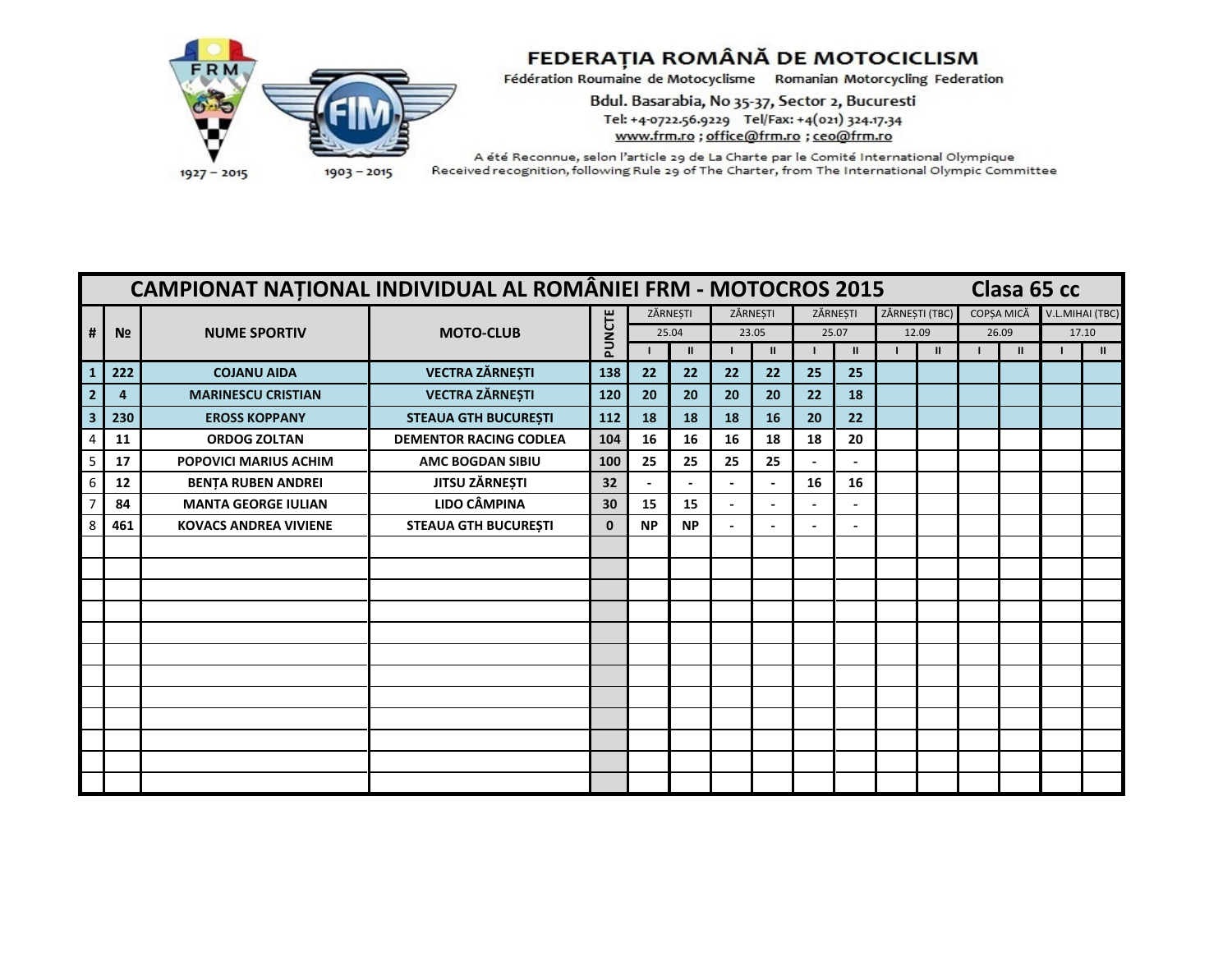

Bdul. Basarabia, No 35-37, Sector 2, Bucuresti Tel: +4-0722.56.9229 Tel/Fax: +4(021) 324.17.34 www.frm.ro ; office@frm.ro ; ceo@frm.ro

|                         |                | <b>CAMPIONAT NATIONAL INDIVIDUAL AL ROMÂNIEI FRM - MOTOCROS 2015</b> |                              |              |          |              |    |               |          |               |                |            |              | Clasa 85 cc     |              |
|-------------------------|----------------|----------------------------------------------------------------------|------------------------------|--------------|----------|--------------|----|---------------|----------|---------------|----------------|------------|--------------|-----------------|--------------|
|                         |                |                                                                      |                              |              | ZĂRNEȘTI |              |    | ZĂRNEȘTI      | ZĂRNEȘTI |               | ZĂRNEȘTI (TBC) | COPȘA MICĂ |              | V.L.MIHAI (TBC) |              |
| #                       | N <sub>2</sub> | <b>NUME SPORTIV</b>                                                  | <b>MOTO-CLUB</b>             | PUNCTE       |          | 25.04        |    | 23.05         |          | 25.07         | 12.09          | 26.09      |              |                 | 17.10        |
|                         |                |                                                                      |                              |              |          | $\mathbf{H}$ |    | $\mathbf{II}$ |          | $\mathbf{II}$ | $\mathbf{I}$   |            | $\mathbf{u}$ |                 | $\mathbf{H}$ |
| $\mathbf{1}$            | $\mathbf{1}$   | <b>STAN IASMINA</b>                                                  | <b>CSM BUCUREȘTI</b>         | 144          | 25       | 25           | 22 | 22            | 25       | 25            |                |            |              |                 |              |
|                         | 61             | <b>BĂNCILĂ ȘTEFANIA</b>                                              | <b>STEAUA GTH BUCUREȘTI</b>  | 124          | 22       | 22           | 18 | 18            | 22       | 22            |                |            |              |                 |              |
| $\overline{\mathbf{3}}$ | 13             | <b>SZASZ OLIVER</b>                                                  | <b>STEAUA GTH BUCUREȘTI</b>  | 108          | 18       | 18           | 16 | 16            | 20       | 20            |                |            |              |                 |              |
|                         | 311            | <b>STREJUT HORIA</b>                                                 | <b>JITSU ZÄRNEȘTI</b>        | 80           | 20       | 20           | 20 | 20            |          |               |                |            |              |                 |              |
| 5                       | 77             | <b>KRISTOF JAKOB</b>                                                 | <b>UNGARIA</b>               | 50           |          |              | 25 | 25            |          |               |                |            |              |                 |              |
|                         | 93             | <b>ANDREI POPONUT</b>                                                | <b>TOP CROSS TCS OTOPENI</b> | $\mathbf{0}$ |          |              |    |               | AB       | <b>NP</b>     |                |            |              |                 |              |
|                         |                |                                                                      |                              |              |          |              |    |               |          |               |                |            |              |                 |              |
|                         |                |                                                                      |                              |              |          |              |    |               |          |               |                |            |              |                 |              |
|                         |                |                                                                      |                              |              |          |              |    |               |          |               |                |            |              |                 |              |
|                         |                |                                                                      |                              |              |          |              |    |               |          |               |                |            |              |                 |              |
|                         |                |                                                                      |                              |              |          |              |    |               |          |               |                |            |              |                 |              |
|                         |                |                                                                      |                              |              |          |              |    |               |          |               |                |            |              |                 |              |
|                         |                |                                                                      |                              |              |          |              |    |               |          |               |                |            |              |                 |              |
|                         |                |                                                                      |                              |              |          |              |    |               |          |               |                |            |              |                 |              |
|                         |                |                                                                      |                              |              |          |              |    |               |          |               |                |            |              |                 |              |
|                         |                |                                                                      |                              |              |          |              |    |               |          |               |                |            |              |                 |              |
|                         |                |                                                                      |                              |              |          |              |    |               |          |               |                |            |              |                 |              |
|                         |                |                                                                      |                              |              |          |              |    |               |          |               |                |            |              |                 |              |
|                         |                |                                                                      |                              |              |          |              |    |               |          |               |                |            |              |                 |              |
|                         |                |                                                                      |                              |              |          |              |    |               |          |               |                |            |              |                 |              |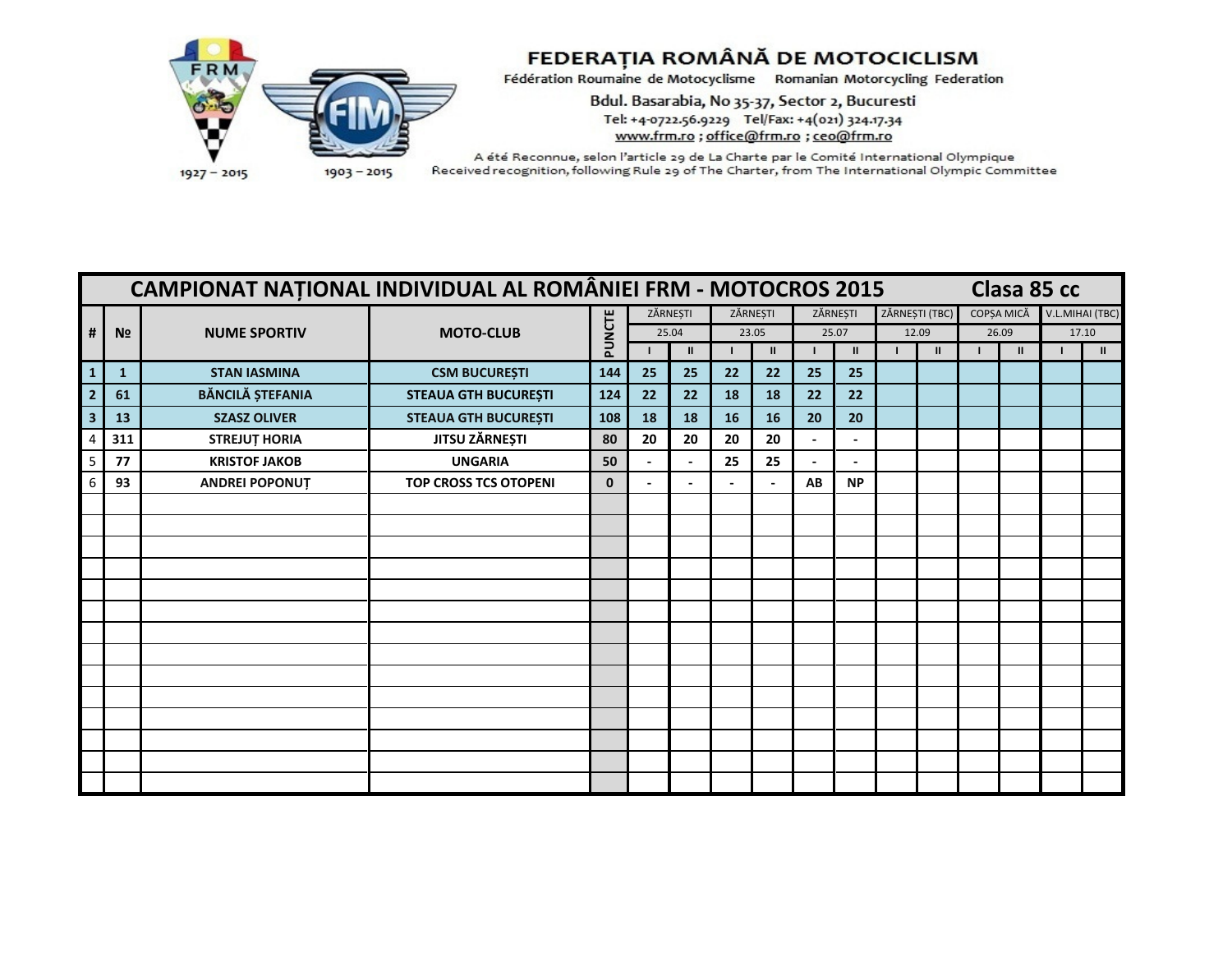

Bdul. Basarabia, No 35-37, Sector 2, Bucuresti Tel: +4-0722.56.9229 Tel/Fax: +4(021) 324.17.34 www.frm.ro ; office@frm.ro ; ceo@frm.ro

|                         | <b>CAMPIONAT NATIONAL INDIVIDUAL AL ROMÂNIEI FRM - MOTOCROS 2015</b><br><b>Clasa Veterani</b><br>ZĂRNESTI (TBC)<br>V.L.MIHAI (TBC)<br>ZĂRNESTI<br>ZĂRNESTI<br>ZĂRNESTI<br>COPSA MICĂ |                                  |                                       |              |           |              |           |               |                |               |  |               |  |       |  |               |
|-------------------------|--------------------------------------------------------------------------------------------------------------------------------------------------------------------------------------|----------------------------------|---------------------------------------|--------------|-----------|--------------|-----------|---------------|----------------|---------------|--|---------------|--|-------|--|---------------|
|                         |                                                                                                                                                                                      |                                  |                                       |              |           |              |           |               |                |               |  |               |  |       |  |               |
| #                       | N <sub>2</sub>                                                                                                                                                                       | <b>NUME SPORTIV</b>              | <b>MOTO-CLUB</b>                      | PUNCTE       |           | 25.04        | 23.05     |               |                | 25.07         |  | 12.09         |  | 26.09 |  | 17.10         |
|                         |                                                                                                                                                                                      |                                  |                                       |              |           | $\mathbf{u}$ |           | $\mathbf{II}$ |                | $\mathbf{II}$ |  | $\mathbf{II}$ |  |       |  | $\mathbf{II}$ |
|                         | 588                                                                                                                                                                                  | <b>GAGYI PETER</b>               | <b>CSM BUCURESTI</b>                  | 150          | 25        | 25           | 25        | 25            | 25             | 25            |  |               |  |       |  |               |
|                         | 68                                                                                                                                                                                   | <b>BORGHETTI GIAMPIERO</b>       | <b>MOTO EXTREM LUGOJ</b>              | 128          | 20        | 22           | 22        | 20            | 22             | 22            |  |               |  |       |  |               |
| $\overline{\mathbf{3}}$ | 63                                                                                                                                                                                   | STOEANOVICI MIHĂIȚĂ              | <b>SMART BRAŞOV</b>                   | 106          | 18        | 18           | 16        | 18            | 20             | 16            |  |               |  |       |  |               |
|                         | 60                                                                                                                                                                                   | <b>ENCEANU ALEXANDRU</b>         | <b>SMART BRAŞOV</b>                   | 102          | 15        | 15           | 18        | 16            | 18             | 20            |  |               |  |       |  |               |
|                         | 69                                                                                                                                                                                   | <b>NAGY DANIEL</b>               | <b>STEAUA GT BUCUREȘTI</b>            | 96           | 16        | 16           | 15        | 15            | 16             | 18            |  |               |  |       |  |               |
|                         | 67                                                                                                                                                                                   | <b>SILAGHI CATALIN PETRU</b>     | <b>JITSU ZÄRNESTI</b>                 | 85           | 13        | 14           | 14        | 14            | 15             | 15            |  |               |  |       |  |               |
|                         | 99                                                                                                                                                                                   | <b>FAZEKAS ZOLTAN</b>            | <b>CSIKI ENDURO &amp; MX HARGHITA</b> | 84           | 22        | 20           | 20        | 22            |                |               |  |               |  |       |  |               |
|                         | 80                                                                                                                                                                                   | <b>NICULESCU MARIUS CORNELIU</b> | <b>MOTO BIKE SHOP TIMIȘOARA</b>       | 76           | 12        | 13           | 13        | 13            | 13             | 12            |  |               |  |       |  |               |
|                         | 91                                                                                                                                                                                   | POMANĂ GABRIEL                   | <b>VECTRA ZĂRNEȘTI</b>                | 64           | 14        | 12           | 10        | <b>NP</b>     | 14             | 14            |  |               |  |       |  |               |
|                         | 86                                                                                                                                                                                   | <b>SOLYOM SZILARD</b>            | <b>MOTO EXTREM LUGOJ</b>              | 48           |           |              | 11        | 12            | 12             | 13            |  |               |  |       |  |               |
|                         | 97                                                                                                                                                                                   | MĂLUȘELU GHEORGHE DORIN          | <b>VECTRA ZĂRNEȘTI</b>                | 45           | 11        | 11           | 12        | 11            |                |               |  |               |  |       |  |               |
| 12                      | 90                                                                                                                                                                                   | <b>PES DAVIDE</b>                | <b>MOTO EXTREM LUGOJ</b>              | 10           | AB        | 10           |           |               | $\overline{a}$ |               |  |               |  |       |  |               |
| 13                      | 98                                                                                                                                                                                   | <b>CHIREA DUMITRU</b>            | <b>CSM BUCUREȘTI</b>                  | $\mathbf{0}$ | <b>NC</b> | <b>NC</b>    | <b>NC</b> | <b>NC</b>     |                |               |  |               |  |       |  |               |
|                         |                                                                                                                                                                                      |                                  |                                       |              |           |              |           |               |                |               |  |               |  |       |  |               |
|                         |                                                                                                                                                                                      |                                  |                                       |              |           |              |           |               |                |               |  |               |  |       |  |               |
|                         |                                                                                                                                                                                      |                                  |                                       |              |           |              |           |               |                |               |  |               |  |       |  |               |
|                         |                                                                                                                                                                                      |                                  |                                       |              |           |              |           |               |                |               |  |               |  |       |  |               |
|                         |                                                                                                                                                                                      |                                  |                                       |              |           |              |           |               |                |               |  |               |  |       |  |               |
|                         |                                                                                                                                                                                      |                                  |                                       |              |           |              |           |               |                |               |  |               |  |       |  |               |
|                         |                                                                                                                                                                                      |                                  |                                       |              |           |              |           |               |                |               |  |               |  |       |  |               |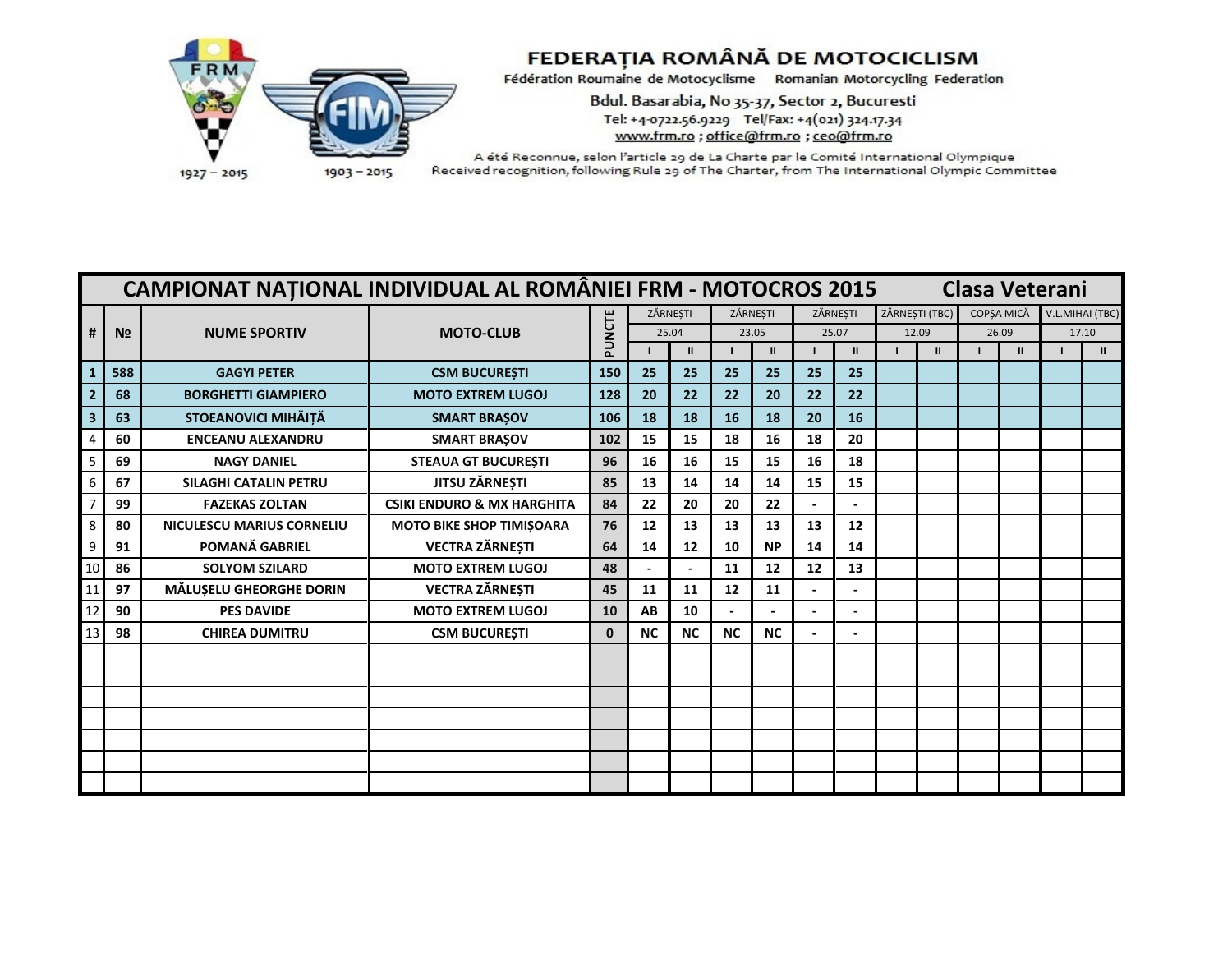

Bdul. Basarabia, No 35-37, Sector 2, Bucuresti Tel: +4-0722.56.9229 Tel/Fax: +4(021) 324.17.34 www.frm.ro ; office@frm.ro ; ceo@frm.ro

|                 |                | CUPA FEDERAȚIEI ROMÂNE DE MOTOCICLISM - MOTOCROS 2015 |                                       |        |              |               |        |               |          |              |                |               |                   |               | <b>Clasa Amatori</b> |                 |
|-----------------|----------------|-------------------------------------------------------|---------------------------------------|--------|--------------|---------------|--------|---------------|----------|--------------|----------------|---------------|-------------------|---------------|----------------------|-----------------|
|                 |                |                                                       |                                       |        |              | ZĂRNESTI      |        | ZĂRNESTI      | ZĂRNESTI |              | ZĂRNESTI (TBC) |               | <b>COPSA MICĂ</b> |               |                      | V.L.MIHAI (TBC) |
| #               | N <sub>2</sub> | <b>NUME SPORTIV</b>                                   | <b>MOTO-CLUB</b>                      | PUNCTE |              | 25.04         | 23.05  |               | 25.07    |              | 12.09          |               | 26.09             |               |                      | 17.10           |
|                 |                |                                                       |                                       |        |              | $\mathbf{II}$ |        | $\mathbf{II}$ |          | $\mathbf{u}$ |                | $\mathbf{II}$ |                   | $\mathbf{II}$ |                      | $\mathbf{H}$    |
| $\mathbf{1}$    | $\overline{7}$ | <b>VISOIU MARCEL</b>                                  | <b>LIDO CÂMPINA</b>                   | 131    | 20           | 22            | 22     | 22            | 20       | 25           |                |               |                   |               |                      |                 |
| $\overline{2}$  | 101            | <b>ROSU VLAD MIHAI</b>                                | <b>MOTO EXTREM LUGOJ</b>              | 125    | 25           | 25            | 25     | 25            | 25       | AB           |                |               |                   |               |                      |                 |
|                 | 444            | <b>BENGA BOGDAN DORIN</b>                             | <b>JITSU ZĂRNEȘTI</b>                 | 118    | 18           | 18            | 18     | 20            | 22       | 22           |                |               |                   |               |                      |                 |
|                 | 926            | <b>GERCZUJ NANDOR</b>                                 | <b>CSIKI ENDURO &amp; MX HARGHITA</b> | 105    | 15           | 16            | 20     | 18            | 16       | 20           |                |               |                   |               |                      |                 |
|                 | 669            | <b>OKOS ZSOLT</b>                                     | <b>CSIKI ENDURO &amp; MX HARGHITA</b> | 83     | 13           | 8             | 16     | 16            | 14       | 16           |                |               |                   |               |                      |                 |
|                 | 12             | <b>GIURGIUVEANU LUCIAN</b>                            | <b>TOP CROSS TCS OTOPENI</b>          | 78     | 22           | 20            |        |               | 18       | 18           |                |               |                   |               |                      |                 |
|                 | 9              | <b>PANDREA IULIAN NICOLAE</b>                         | JITSU ZĂRNEȘTI                        | 71     | 10           | 9             | 15     | 14            | 11       | 12           |                |               |                   |               |                      |                 |
|                 | 221            | <b>SANDULY SZILARD</b>                                | <b>CSIKI ENDURO &amp; MX HARGHITA</b> | 57     | 14           | 15            |        |               | 13       | 15           |                |               |                   |               |                      |                 |
| $\mathbf{q}$    | 15             | <b>BENTA CRISTIAN</b>                                 | JITSU ZĂRNEȘTI                        | 42     | $\mathbf{0}$ | 13            |        |               | 15       | 14           |                |               |                   |               |                      |                 |
| 10              | 19             | <b>DIACONU BOGDAN</b>                                 | <b>LIDO CÂMPINA</b>                   | 29     |              |               | 14     | 15            |          |              |                |               |                   |               |                      |                 |
|                 | 51             | <b>NECSOIU ROMULUS</b>                                | <b>FLACĂRA MORENI</b>                 | 26     | 12           | 14            |        |               |          |              |                |               |                   |               |                      |                 |
| 12              | 555            | <b>SANDULY TAMAS</b>                                  | <b>CSIKI ENDURO &amp; MX HARGHITA</b> | 25     |              |               |        |               | 12       | 13           |                |               |                   |               |                      |                 |
| 13              | 10             | <b>VRÄJITORU BOGDAN</b>                               | <b>CSM BUCURESTI</b>                  | 24     |              |               | 13     | <b>NP</b>     | AB       | 11           |                |               |                   |               |                      |                 |
| 14              | 33             | MIHĂILESCU FLORIN CĂTĂLIN                             | <b>DEMENTOR RACING CODLEA</b>         | 24     |              |               | 11     | 13            | 9        | 9            |                |               |                   |               |                      |                 |
| 15              | 21             | <b>ALDESCU CRISTIAN</b>                               | <b>LIDO CÂMPINA</b>                   | 23     | 11           | 12            |        |               |          |              |                |               |                   |               |                      |                 |
| 16              | 13             | <b>BENȚA EMANUEL</b>                                  | JITSU ZĂRNEȘTI                        | 20     |              |               | $\sim$ |               | 10       | 10           |                |               |                   |               |                      |                 |
| 17              | 18             | <b>COSGAREA RADU</b>                                  | <b>SMART BRAŞOV</b>                   | 18     | 8            | 10            |        |               |          |              |                |               |                   |               |                      |                 |
| 18              | 222            | <b>PRIDON RADU DANIEL</b>                             | <b>STEAUA GTH BUCURESTI</b>           | 16     | 16           | 0             |        |               |          |              |                |               |                   |               |                      |                 |
| 19              | 11             | PĂCURAR SEBASTIAN                                     | <b>STEAUA GTH BUCURESTI</b>           | 12     |              |               | 12     | <b>NP</b>     |          |              |                |               |                   |               |                      |                 |
| $\overline{2}C$ | 757            | <b>BELENYESI SANDOR TIHAMER</b>                       | JITSU ZĂRNEȘTI                        | 11     | $\mathbf{0}$ | 11            |        |               |          |              |                |               |                   |               |                      |                 |
| 21              | 921            | <b>STINGHE DANIEL NICOLAE</b>                         | <b>JITSU ZÄRNESTI</b>                 | 9      | 9            | 0             |        |               |          |              |                |               |                   |               |                      |                 |
|                 |                |                                                       |                                       |        |              |               |        |               |          |              |                |               |                   |               |                      |                 |